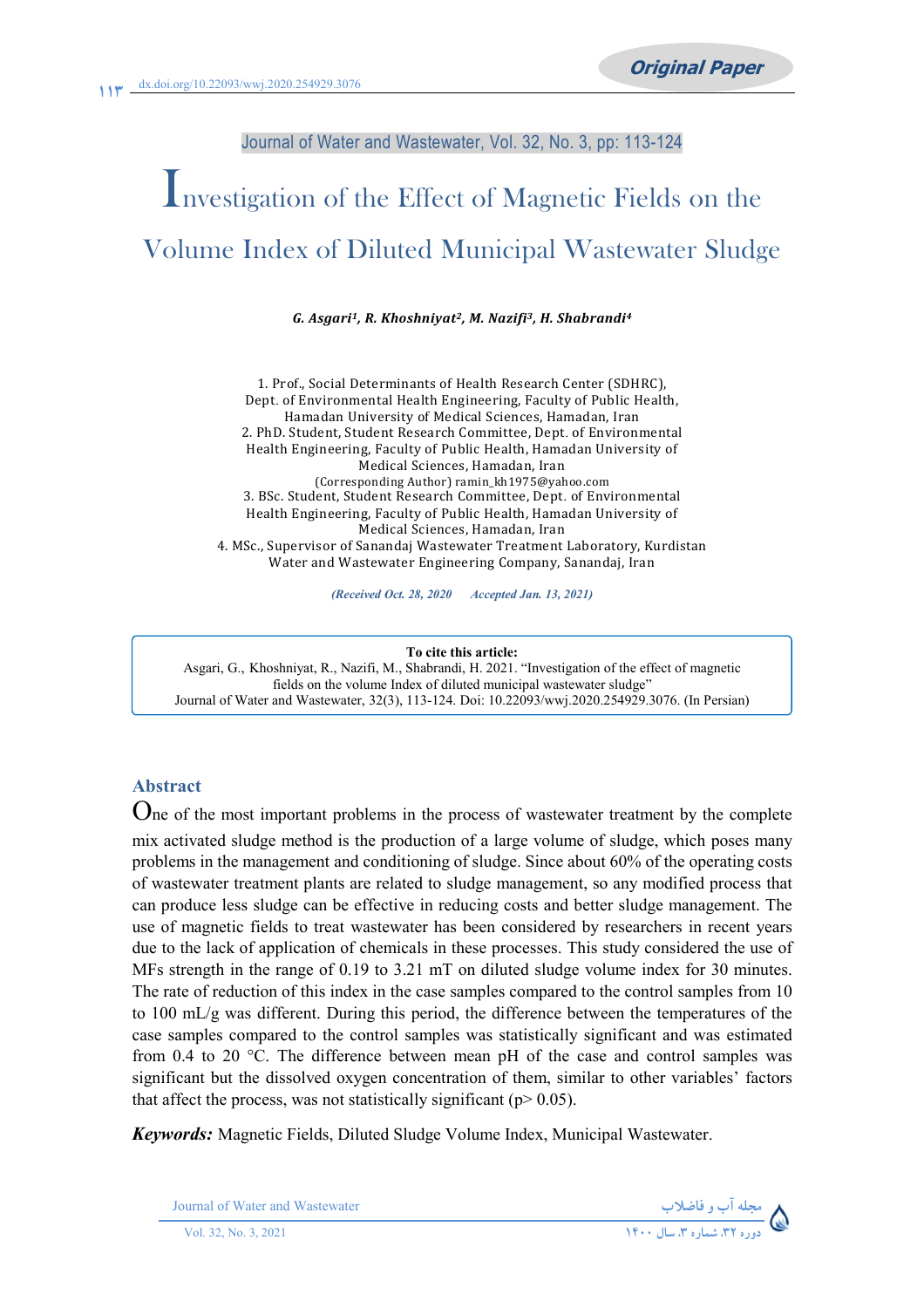

 $11f$ 



۲-دانشجوی دکترا، مرکز پژوهش دانشجویان، گروه مهندسی بهداشت محیط، دانشکده بهداشت، دانشگاه علوم پزشکی همدان، همدان ramin kh1975@yahoo.com (نويسنده مسئول) ۳- دانشجوی کارشناسی، مرکز پژوهش دانشجویان، گروه مهندسی بهداشت محیط، دانشکده بهداشت، دانشگاه علوم پزشکی همدان، همدان، ایران ۴- کارشناسی ارشد، مسئول آزمایشگاه تصفیهخانه فاضلاب شهر سنندج، شرکت مهندسی آب و فاضلاب کردستان، سنندج، ایران

> يذيرش ٢٤/١٠/٢٤) (دريافت ٩٩/٨/٧

برای ارجاع به این مقاله به صورت زیر اقدام بفرمایید: عسگری، ق.، خوشرنیت، ر.، نظیفی، م.، شبر ندی، هــ.، ۱۴۰۰، ً بررسی تأثیر میدانهای مغناطیسی بر شاخص حجمی لجن رقیقشده فاضلاب شهری آ مجله آب و فاضلاب، ۲۳(۳)، ۱۲۴–۱۱۳–2020.254929.3076 Doi: 10.22093/wwj.2020.254929

# جكيده

یکی از مهم ترین مشکلات فرایند تصفیه فاضلاب به روش لجن فعال اختلاط کامل، تولید حجم زیادی از لجن است که آمـایش و مدیریت لجن تولیدی را با مشکلات زیادی مواجه میسازد. از آنجاییکه حدود ۶۰ درصد هزینههای بهرهبرداری از تصفیهخانههای فاضلاب مربوط به مدیریت لجن است، بنابراین هر فرایند اصلاحی که بتواند میزان لجن کمتری را تولید کند، می توانـد در کـاهش هزينهها و مديريت بهتر لجن مؤثر باشد. استفاده از ميدان مغناطيسي براي تصفيه فاضلاب بهدليل عدم|ستفاده از مـواد شــيميايي در سالهای اخیر مورد توجه پژوهشگران قرارگرفته است. در این پژوهش با استفاده از شدت میدان ۰/۱۹ تا ۳/۲۱ میلی تسلا بـر روی شاخص حجمی لجن رقیقشده در مدت زمان ۳۰ دقیقه میزان کاهش این شاخص در نمونههای مورد نسبت بـه نمونـههـای شاهد با هم مقایسه شدند. کاهش میزان این شاخص از ۱۰ تا ۱۰۰ میلیلیتر برگرم متفاوت بود. در این بازه زمانی میزان تفـاوت دمایی نمونههای مورد در مقایسه با نمونههای شاهد از نظر آماری معنیدار و از ۰/۴ تا ۲۰ درجه سلسیوس برآورد شد. تفاوت pH نمونههای مورد در مقایسه با نمونههای شاهد معنیدار ولی غلظت اکسیژن محلول نمونههای مورد و شاهد بهعنــوان متغیــر دیگــر مؤثر بر فرایند، ازنظر آماری معنیدار نبودند (۵ +/ +< p).

*واڈەھای کلیدی*: میدانھای مغناطیسی، شاخص حجمی لجن *ر*قیقشده، فاضلاب شہری

#### ١- مقدمه

تصفیه فاضلاب شهری موجب تولید حجم زیادی لجن می شـود کـه ۹۹ درصد آن را آب تشکیل می دهد. مدیریت لجن تولیدی بهعنـوان اصلي ترين چالش بهرهبرداري در تصفيهخانههـاي فاضـلاب شـهري محسوب می شود. بـرای کـاهش هزینـههـای مربـوط بـه حمـل ونقـل

لجن تولیدي، كاهش حجم لجـن و آبگیـري آن در تصـفیهخانـههـا اهمیت زیادی دارد (Niu et al., 2013). از طرف دیگر روزانـه حجم زیاد لجن در تصفیهخانههای فاضلاب در سراسر دنیا تولید مبی شود کـه لازم است بـه روش هـای منـاسبی از جنبـههای مختلف

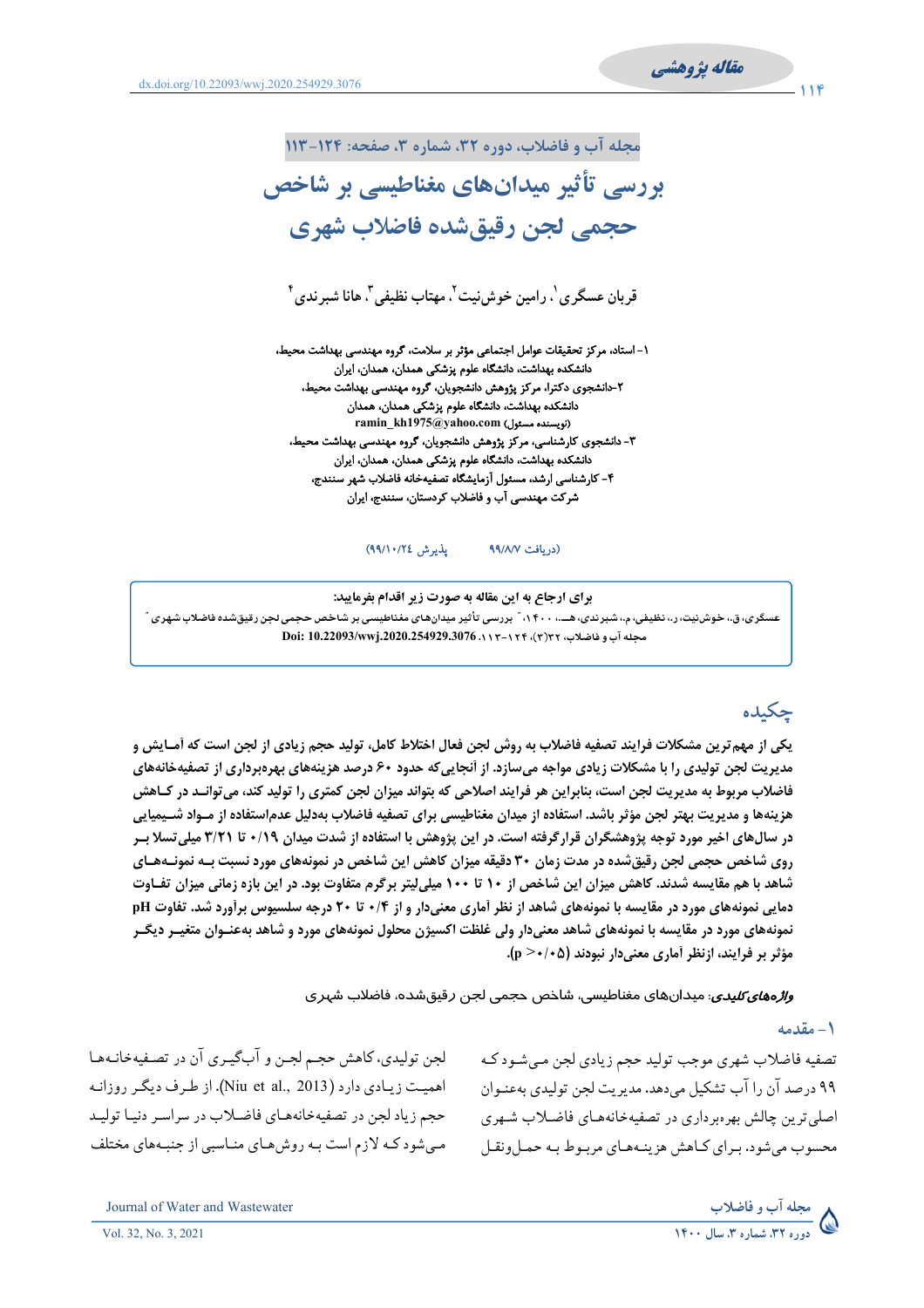ازجمله جنبه محيطزيستي مديريت شود(Hong et al., 2009).

لجن، ترکیب پیچیـدهای از مـواد نـاهمگن و کلوئیـدی اسـت کـه شامل ترکیبات آلی، باکتریها، ذرات غیرآبی و سایر ترکیبات است که قبل از آبگیری ۹۹ درصد آن را آب تشکیل می،دهد امـا بعـد از آب گیری این مقدار به ۹۵ درصد کاهش پیدا مے کنـد Appels et). al., 2013) نكته كليدي در بحث مديريت لجن فاضلاب، تشخيص و تعیین اثرات لجن بر محیطزیست و اثرات اجتماعی بازیافت لجـن اسـت. بـهعنـوان مثـال افـزايش خطـرات ناشـى از تـراوش ریزمغذیهای موجود در لجن به سفرههای آب زیرزمینـی در هنگـام کاربرد لجن در زمینهای کشاورزی و اثر بر روی خصوصیات خاک از حمله این اثرات در کاربرد لحن تصنفه نشیده است Pradel et). al., 2014)

تصـفيه فاضـلاب بـه روش لجـن فعـال در تصـفيهخانـههـاي فاضلاب شهری موجب تولید مقیدار زیبادی لجین می شوند کیه تهدیدی برای محیطزیست و سلامتی انسان محسوب میشوند (Yang et al., 2015). كاهش حجم و وزن لجـن توليـدي بـهعنـوان روش مناسبي براي تصفيه لجـن فاضـلاب اسـت Christensen et)، (al., 2015) اما وجـود مـواد پليمـري خـارج سـلولي `در لجـن كـه خاصيت آبدوستي<sup>٬</sup> دارد و همچنـين وجـود پيونـد هيـدروژني بـين مولکولهای آب و لجن، آبگیری از لجن را به یک چالش اصلی در تصفيه فاضلاب شهري تبديل كرده است (Chen et al., 2015).

روش هبای مختلیف فیزیکسی و شبیمیایی ماننید انجمیاد و ذوب كردن، حرارت دادن لجن، مافوق صوت، استفاده از اسـيدها و بازهـا، ازنزنـی و روشهـای پلـی الکترولیـت<sup>۳</sup>بـرای آبگیـری از لجـن ييشنهاد شـده اسـت (Xiao et al., 2017). هـدف اصـلي از ايـن فراينـدها تخريـب سـاختار پليمرهـاي خـارج سـلولي بـهمنظـور آزادسازي آب پيوندي و تجمع لجن كلوئيدي و تبـديل آن بـه ذرات بزرگتر است (Hu et al., 2018). بر اساس پژوهشهای انجـام شـده كاهش آب پيوندي بهعنوان اصلي ترين روش بـراي آبگيـري لجـن در نظر گرفته شده است (Li et al., 2016).

در سالهای اخیر استفاده از فناورهایی مانند میـدان مغناطیسـی بهمنظور ارتقاى فرايندههاى تصفيه فاضلاب گسترش زيبادى پيدا

<sup>&</sup>lt;sup>3</sup> Polyelectrolyte



كرده است (Wang et al., 2017b). در مقايسـه بـا سـاير روش هـا، استفاده از میدان مغناطیسی ثابت<sup>۴</sup> (میـدانی کـه شـدت آن در طـول بازه زمانی تغییر نمی کند و یا فرکانس آن صفر است) در فراینـدهای تصفيه فاضلاب، موجب توليد مواد خطرناك نمى شـود و از مصـرف انرژی خارجی بیشتر جلوگیری میکند و بهعنوان یک فنـاوری سـبز و دوستدار محيطزيست شناخته مي شود (Zaidi et al., 2014).

اثرات میدان مغناطیسی بر روی موجودات زنـده و بـهخصـوص میکروارگانیسمها می تواند مثبت یا منفی باشد. شدت میدان بهینـه می تواند در دامنه وسیعی از میدان مغناطیسی رخ دهد درصورتیکه شدت میدان مغناطیسی کمتـر از ۷۰ میلـی تسـلا باشـد، ایـن اثـرات مي توانيد مثبت باشيد (Beretta et al., 2019). مييدان مغناطيسي بهینه میتواند فعالیت میکروارگانیسمها را افزایش دهـد و فعالیـت آنزيمها را بيشتر كند (Wang et al., 2017b).

استفاده از میدان مغناطیسی در تصفیه لجن فاضلاب بیشتر ب افزایش رشد میکروارگانیسمها و تثبیت لجـن تولیـدی تمرکـز دارد. همچنین تعیین میکروارگانیسمهای مؤثر و غالب در بحث تصفیه لجن توسط میدان مغناطیسی مورد توجـه پژوهشـگران قـرار گرفتـه است، اما علی رغم پژوهش های که در بحث تأثیر میـدان مغناطیسـی بر تصفیه لجن انجام شده است، نیاز به پـژوهش هـای بیشـتر در ایـن زمينه هنوز وجود دارد (Zaidi et al., 2014).

تعداد پژوهش های انجام شده در خصوص بررسـي تاثيرميـدان مغناطیسی بر فرایندهای تصفیه فاضلاب، انـدک اسـت و بیشـترآنها به بحث جدا کردن جامدات یا میکروارگانیسمهای چسبیده بـه بسـتر در فاضلاب ورودي، يرداختهاند(Jung et al., 1993).

بیشتر پژوهش ها از تأثیر میدان مغناطیسی ببر تجزیبه ترکیبیات آلبی و افیزایش رشید میکروارگانیسیدها حکایت دارد ,Ji et al.).  $2010$ 

در سال ۲۰۱۹ پژوهشی توسط زیـدی و همکـاران در دانشـگاه مالزی در خصوص تـأثیر میـدان مغناطیسـی بـر روی بـاکتریهـای رشتهای موجـود در فاضـلاب انجـام شـد. در ايـن پـژوهش مـورد شاهدی از شدت میدان ۸۸ میلی تسلا استفاده شد. شـاخص حجمـی لجن در این پژوهش به کمتر از ۱۰ میلی لیتر بر گرم کاهش پیدا کـرد

 $1$  Extracellular Polymer

 $2$  Hydrophilicity

<sup>&</sup>lt;sup>4</sup> Static Magnetic Fields

Journal of Water and Wastewater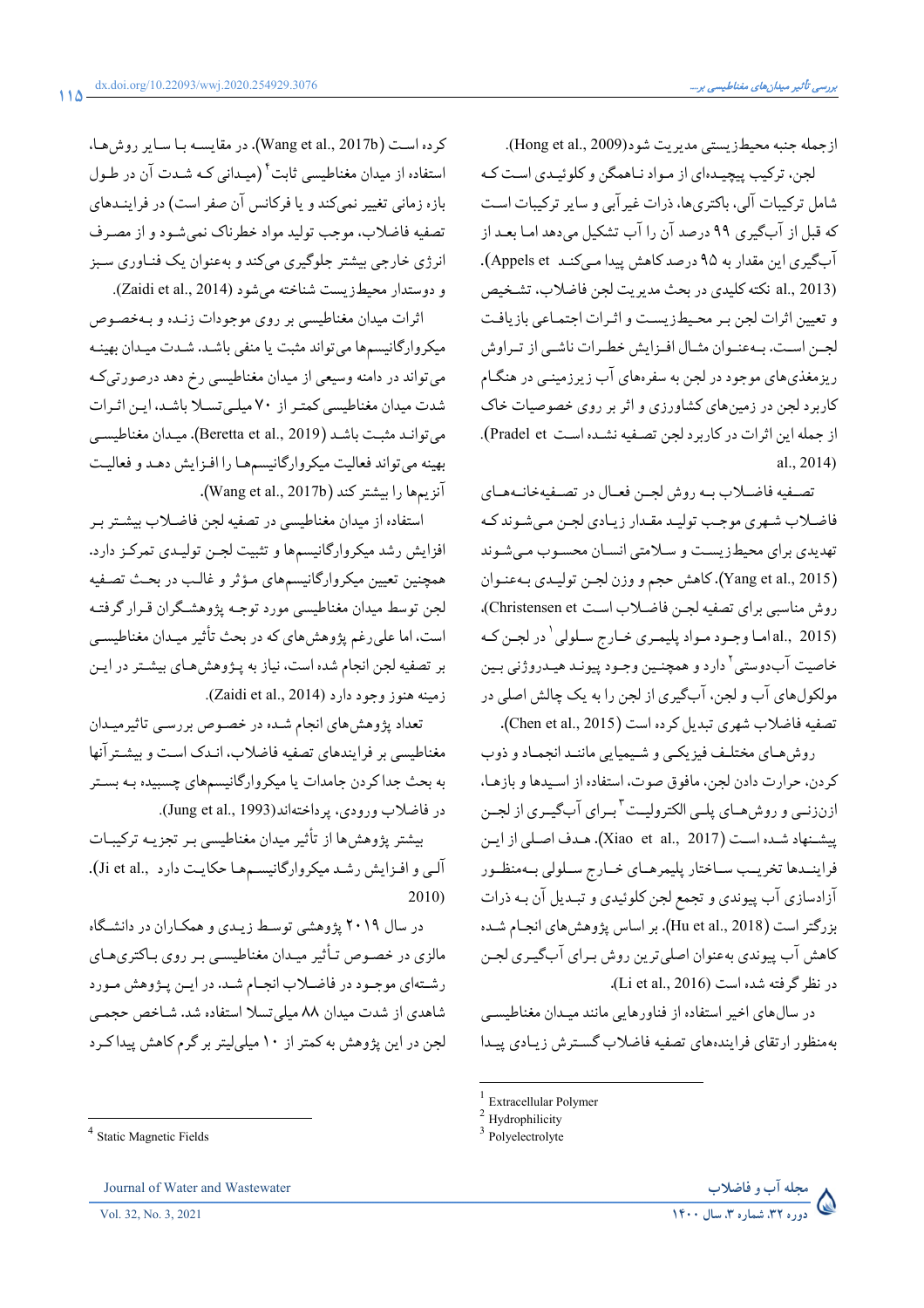و همچنین عنوان شد که میدان مغناطیسی بهعنـوان بازدارنـده رشـد باكترى هاى رشتهاى عمل مى كند (Zaidi et al., 2019).

در سال ۲۰۱۹ در مطالعه مروری بر روی ۵۶ پژوهش بهمنظور بررسي تـأثير ميـدان الكتريكـي، مغناطيسـي و الكترومغناطيسـي بـر سیستمهای بیولوژیکی توسط بادوین و همکـاران انجـام شـد عنـوان شد که پژوهشهای اندکی در خصوص تـأثیر میـدان مغناطیسـی در فرکانس های مختلف بر سیستمهای بیولوژیکی انجام شده است .(Bodewein et al., 2019).

بحث تأثير ميدان مغناطيسي بر ميكروارگانيسمهـا و بـاكترىهـا پیچیده تر از تأثیر این میدان بر مایعات است. چـون در شـدتهـای مختلف میدان مغناطیسبی ممکن است رشد میکروارگانیسمها افـزايش يابـد يـا تـأثير ميـدان مغناطيسـي مـانع از رشـد آنهـا شـود .(Łebkowska et al., 2011)

در سال ۲۰۰۰ پاووز و سلبي پژوهشي در خصوص بررسي تأثير ميدان مغناطيسي ثابت بر فراينـد لجـن فعـال انجـام دادنـد. در این پژوهش از راکتور بسته<sup>۱</sup> و فاضلاب سنیتیک استفاده شـده بـود. شدت میدان مغناطیسی اعمال شده در این پژوهش ۸/۹ تا ۴۶/۶ میلی تسلا عنوان شده است. در این پژوهش تغییر در میـزان غلظـت گلـوکز و غلظـت میکروارگانیســمهــا بررســي شــد. حــداکثر رشــد میکروارگانیسمها در pH برابر ۷/۵ بوده کـه ۴۴ درصـد نسـبت بـه نمونههای شاهد بیشتر بوده است. در شدت میدان ۱۷/۸ میلی تسلا حداكثر ميزان حذف گلوكز مشاهده شده و بـا افـزايش شـدت ميـدان این مقدار کاهش پیدا کرده است(Yavuz and Celebi, 2000).

یکی از شاخص های مهم در بحث بهرهبرداری و کنتـرل فراینـد تصفيه فاضلاب، شاخص حجمي لجن<sup>٢</sup> است. ميزان اين شـاخص بـر اساس تەنشينى مايع مخلوط حوض هـوادهى فراينـد لجـن فعـال در يـک اسـتوانه مـدرج يـک يـا دو ليتـرى در مـدت زمـان ٣٠ دقيقـه اندازهگیری است. این شاخص نشاندهنـده ظرفیـت تـهنشـینی لجـن است. مقدار كمتر اين شاخص نشاندهنده تهنشيني بيشتر لجن است و میزان بالای آن نشاندهنده عدمتمایل لجن به تهنشینی است ک ايــن موضــوع باعــث كــاهش كيفيــت يســاب خروجــى و افــرايش مشكلات ناشي از آبگيري لجن مي شود (Szeląg et al., 2020).

شاخص حجمي مناسب لجن در تصفيهخانههاي فاضلاب شهري باید کمتر از ۱۲۰ میلی لیتر بر گرم باشد. درصورتیکه میـزان ایـن شاخص بیش از ۱۵۰ میلی لیتر بر گرم باشد نشـاندهنده رشـد زیـاد باکتری های رشتهای است، اما درصورتی که غلظت لجن تولیدی زیاد باشد مثلاً بیش از ۱۰۰۰۰ میلیگرم در لیتـر، ایـن لجـن تمـایلی بـه تهنشینی در مدت ۳۰ دقیقه نـدارد. در ایـن حالـت در محاسـبه SVI خطا ایجاد میشود. بنـابراین لازم است از شـاخص حجمـی لجـن رقيق شده "استفاده شو د (Burton et al., 2014).

بهدليل عبور جريان الكتريسيته از سيم لولـه أ و ايجـاد مقاومـت داخلی، تولید گرما اجتنابناپذیر است. این مکانیسم بـه نـام گرمـای ژول<sup>0</sup> یبا گرمیای اهیم <sup>م</sup>، شبهرت دارد (Agarwal et al., 2014). بنابراین علاوه بر لزوم استفاده از جریان الکتریکی برای تولید میدان مغناطیسی، افزایش دمای فاضلاب را می توان به عنـوان مهـم تـرین چالش استفاده از میدان مغناطیسے بخصوص در شدتهای بالا عنوان كرد.

در این پژوهش از ۱۷ شدت میدان مغناطیسبی ثابت از ۰/۱۹ میلی تسلا تـا ۳/۲۱ میلـی تسـلا اسـتفاده شـد تـا تـأثیر ایـن شـدت میدان های مختلف بر روی شاخص حجمبی لجـن رقیـق شـده کـه بهمدت ٣٠ دقيقه تحت تأثير ميدان مغناطيسي قرار گرفتند، بررسـي .<br>شـود. بعـد از اعمـال ميـدان مغناطيسـي بـر روي نمونـههـاي مـورد يارامترهايي مانند دما، pH و ميزان اكسيژن محلـول<sup>٧</sup>نيـز بـهعنـوان پارامترهای کنترلی فرایند در نمونه مورد اندازهگیـری شـدند. بـدیهی است که در این پژوهش مورد شاهدی این پارامترها در نمونه شـاهد نیز اندازهگیری شدند و با استفاده از نرمافزار SPSS20 و آماره Independent Sample Test ميانگين يارامترها با يكديگر مقايسـه شدند.

٢- مواد و روش ها ٢-١- نمونه فاضلاب در اين پژوهش از فاضلاب واقعي تصفيهخانه فاضلاب شهر سنندج استفاده شد. به همین دلیل و طبق روش استاندارد ملی ایـران، نمونـه



 $1$  Batch

 $2$  Sludge Volume Index (SVI)

<sup>&</sup>lt;sup>3</sup> Diluted Sludge Volume Index (DSVI)

Solenoid

Joule Heat

Ohm Heat

Rate of Dissolved Oxygen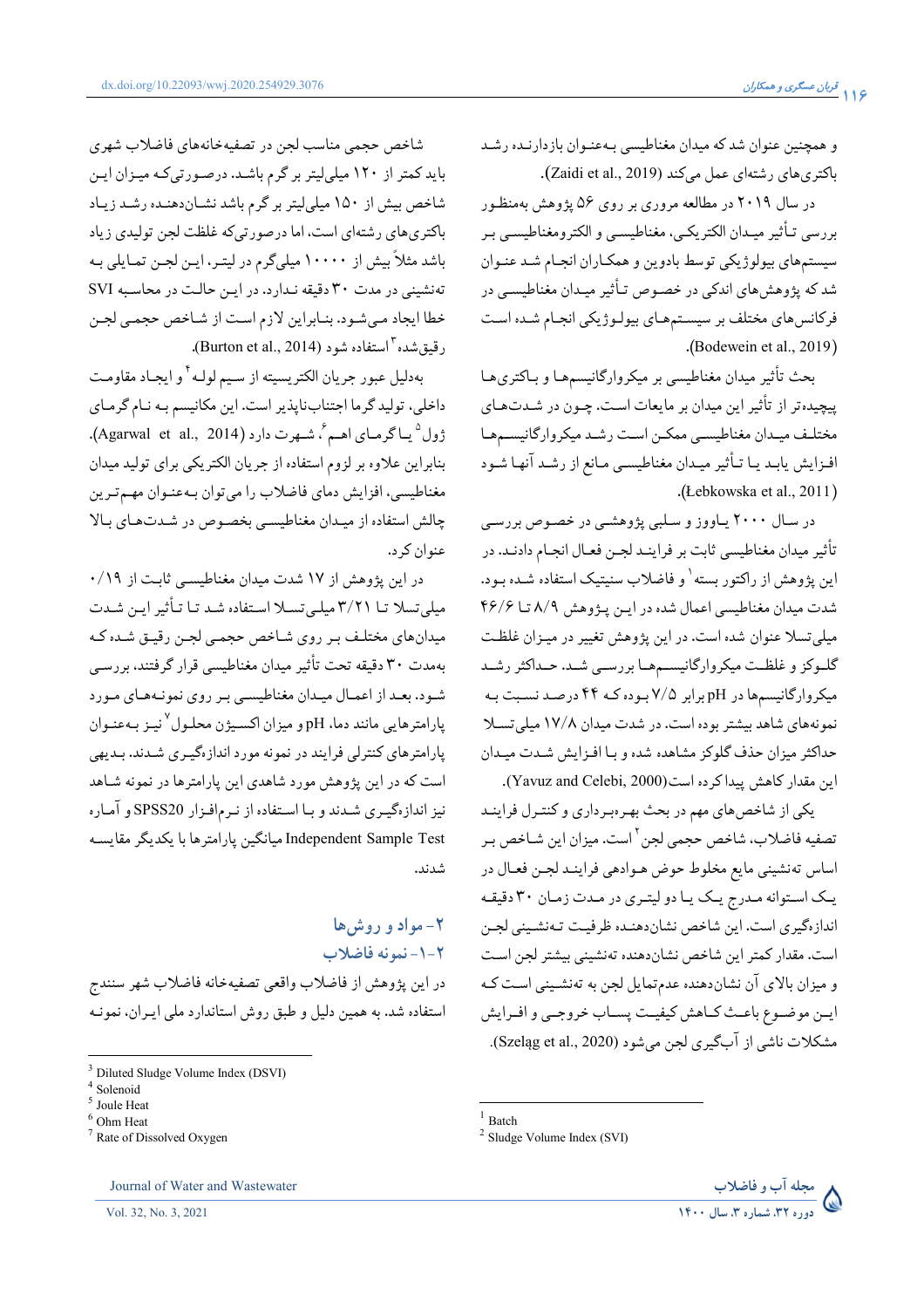فاضلاب از خروجي حوض هوادهي فرايند لجن فعال اختلاط كامل برداشــت شــد و بلافاصــله در كمتــر از ۵ دقيقــه بــه آزمايشــگاه تصفيهخانه فاضلاب بهمنظور انجام آناليز منتقل شد.

ازآنجایی که میزان SVI انـدازهگیـری شـده در ابتـدای آزمـایش بیش از ۱۵۰ میلیگرم در لیتر محاسبه شد، از روش DSVI بهمنظور سنجش شاخص حجمی لجن استفاده شد. بنابراین ۵۰۰ میلـی/یتـر از فاضلاب با همین مقدار آب مقطر رقیق شد و حجـم یـک لیتـری در داخل یک استوانه مـدرج یـک لیتـری ریختـه شـد ایـن روش بـرای نمونههاي شاهد نيز انجام شد (Tchobanoglus et al., 2003).

#### ۲-۲- مشخصات راکتور

روش استاندارد براي سنجش SVI و DSVI، استفاده از استوانه مدرج یک یا دو لیتـری اسـت (Tchobanoglus et al., 2003). در این پژوهش از استوانه مدرج یک لیتری به تعـداد دو عـدد (مـورد و شاهد) استفاده شد. قطر ايـن اسـتوانه مـدرج ٨ سـانتي متـر و ارتفـاع بخش مدرج آن ۳۰ سانتیمتر است. بـهمنظـور امکـان قرارگیـری استوانه مدرج در داخل سیملوله، از استوانه مدرج پایهدار پلاستیکی استفاده شد تا قبل از قرارگیـري اسـتوانه مـدرج در راكتـور پايـه آن ىر داشتە شو د.

#### ۲-۳- شدت میدان مغناطیسی

براي توليد ميدان مغناطيسي از DC DAZHENG PS-305D (power استفاده شد. این نوع مبدل جریان قادر بـه تولیـد جریـان از شدت ۰/۰۱ آمپـر تـا ۵ آمپـر هسـت. از سـيم لاكـي بـه قطـر يـك میلی متر و به تعداد ۷۵۰ دور (تعداد دور در واحد طول لوله) بـه دور يک ورق آهن گالوانيزه بهعنوان يايه يا نگـهدارنـده سـيمهـا اسـتفاده شد. طول سیم لاکی استفاده شده ۱۵۰ متر در پنج ردیف ۳۰ سانتے متری است (شکل ۱).

شدت میدان مغناطیسی وابسته بـهشـدت جریـان مـؤثر اسـت و برای یک سیملوله از معادله ۱ محاسبه میشود (Griffiths, 2005)

$$
B = \mu NI/L \tag{1}
$$





## ۲-۴- طراحی آزمایش

بلافاصله بعد از ريختن نمونههاي فاضلاب در داخـل اسـتوانههـاي مدرج مورد و شاهد، میدان مغناطیسی در شـدتهـای گفتـه شـده بـه مدت ۳۰ دقیقه بر روی نمونههای مورد اعمال شد و در پایان ایـن زمان شاخص حجمي لجن، دما، pH و اكسيژن محلـول در نمونـههـا انداز ،گیری شدند.

#### ٢-٥- حجم نمونهها

در این پژوهش با توجه به اینکه از ۱۷ شدت میدان استفاده شد و هر آزمایش سه بار تکرار شد. بنابراین ۵۱ بار آزمایش برای نمونههـای مورد و شاهد انجام شد. در واقع هر شدت میدان سه بار بـرای نمونـه مورد و سه بار برای نمونـه شـاهد تکـرار شـد تـا دسـتیابی بـه یـک میانگین مناسب، امکان پذیر شود.

#### ۲-۶-بازه زمانی انجام نمونهبر داری

تـأثیر فصـل سـال و یـاگرمـای هـوا، اگرچـه بـر روی فراینــدهای بیولوژیکی و از جمله مقدار MLSS' یا مـایع مخلـوط فـرار حـوض هوادهي، ورودي مي تواند مؤثر باشد اما از آنجـايي كـه ايـن پـڅوهش یک مطالعه مورد شاهدی <sup>۲</sup> است که هر نمونـه مـورد بـا نمونـه شـاهد



Mixed Liquor Volatile Suspended Solids (MLSS)

 $2$  Case -Control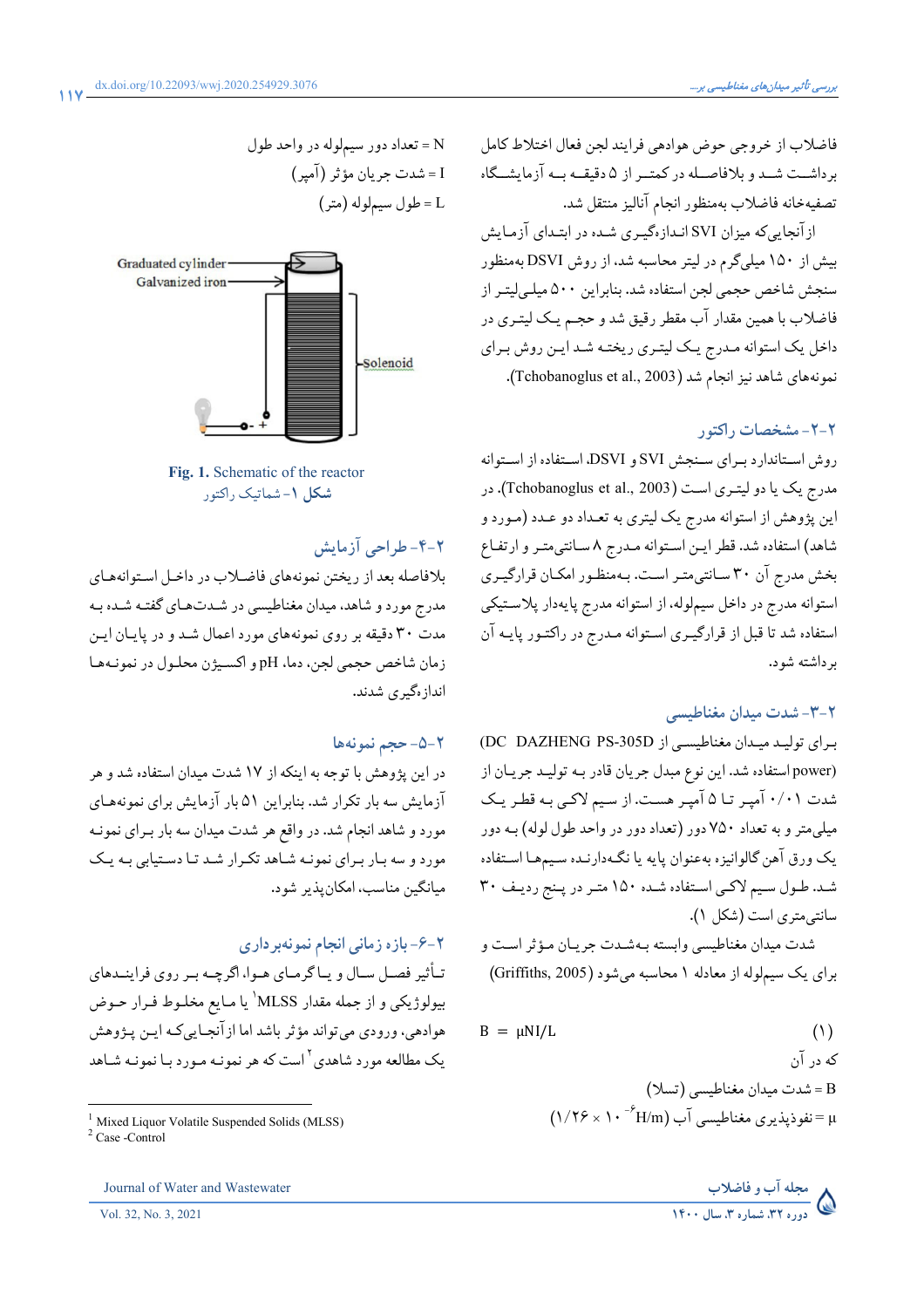همان گونه که از شکل ۲ مشخص است در شـدتهـای کمتـر از ۲/۰۸ میلم تسلا تأثیر میدان مغناطیسی بر SVI در نمونههای مورد نسبت به نمونههای شاهد تفـاوت چنـدانی نـدارد امـا از ایـن شـدت میدان به بالا این تفیاوت محسوس است، پیگونیهای کیه SVI در نمونههایی که تحت تـأثیر میـدان مغناطیسـی قـرار گرفتنـد کمتـر از نمونـههـای شـاهداسـت. از نظـر آمـاری نیـز در کـل تـأثیر میـدان مغناطیسی بر DSVI در نمونههای مورد نسبت به نمونـههـای شـاهد معنی دار (p<۰/۰۵) هستند. به عبارت دیگر می توان گفت کـه مقـدار پساب خروجي از سيستم هم ازنظر كمي بهدليل متراكم تر شدن لجـن افزایش پیدا کرده است. بهگونهای کـه مـثلاً در شـدت میـدان ۲/۶۵ میلی تسلا بهعنوان مثال ۱۰۰ میلی لیتر پساب بیشتری را می توان از سیستم خارج کرد. بهعبارت دیگر درصد پساب خروجبی از سیستم از ۷۰۰ میلی لیتر به ۸۰۰ میلی لیتر افزایش پیداکرده است. بنـابراین میدان مغناطیسی علاوه بر اینکه SVI را کاهش می دهد می توانید ب مقدار پسـاب خروجـي از سيسـتم هـم مـؤثر باشـد و ميـزان پسـاب خروجي بيشتري از سيستم خارج شود.

در پژوهشی که در سال ۲۰۱۴ انجام شد، اعـلام شـد کـه میـدان مغناطيسي، باعث افزايش خصوصيات فيزيكيي اجـزاي فاضـلاب و تفکیک جامدات از مایع میشود. دلیل این موضوع انعقاد ذرات کلوئیدی و افزایش فعالیت باکتریهای موجود در فاضلاب عنـوان شده است. در حالتی که میدان مغناطیسبی وجـود دارد ذرات بـاردار منفی و مثبت جهتگیری مناسبی پیدا میکنند و از حالت پراکنده که برخورد آنها بهصورت تصادفي است خارج مي شـوند. ايـن موضـوع باعـث مـىشـود ذرات بـه هـم نزديـك شـده و تـهنشـين شـوند .(Zaidi et al.,  $2014$ )

از طرف دیگر میدان مغناطیسی می تواند رشد میکروارگانیسمها را تشدید کند. به عنـوان مثـال در شـدت ۱۱/۴ mT افـزایش رشـد میکروارگانیسمهای متانوژن <sup>۱</sup> برای تولید گـاز متـان از فراینـد لجـن فعـال بـه ميـزان ٨٥/٥ درصـد گـزارش شـده است ..Zhao et al).  $2020$ 

در این پژوهش نیز تأثیر میدان مغناطیسی بر MLSS که بهطـور معمول از باکتریهای رشتهای<sup>۲</sup> تشکیل شـده اسـت و باعـث کـاهش SVI شده است، تائید می شود.

Journal of Water and Wastewater

Vol. 32, No. 3, 2021

مقایسه شدند، براین اساس به زمان انجام نمونهبرداری بهعنوان یک یارامتر تأثیرگذار بر نتایج، توجه چندانی نشده است.

این پژوهش در تیرماه سـال ۱۳۹۹ و در تصـفیهخانـه فاضـلاب شهر سنندج انجام شد. از طرفی بهدلیل متغیر بودن مقدار MLSS در روزهای نمونهبرداری، موجب تغییر SVI در روزهای متخلف شده است. مقدار MLSS در محدوده ۱۸۶۰ تا ۲۲۵۰ میلیگرم بـر لیتـر متفاوت بودند.

۳-نتايج و بحث ۳-۱- تأثیر میدان مغناطیسے پر DSVI در شکل ۲ تأثیر میدان مغناطیسی در شدتهای مختلف بر DSVI در نمونههای مورد در مقایسه با نمونههای شاهد ارائه شده است.



Fig. 2. Effect of MFs on DSVI in the case and control samples **شکل ۲**– تأثیر میدان مغناطیسی بر DSVI نمونههای مورد و شاهد

در این یژوهش میانگین دادههای مربوط به DSVI بهدستآمده برای ۵۱ نمونـه مـورد و ۵۱ نمونـه شـاهد بـا آمـاره Independent sample t Test آنالیز شدند (جدول ۱).

## جدول ۱- آنالیز DSVI نمونههای مورد و شاهد

Table 1. DSVI analyses of the case and control samples

| <b>Group</b> | $\blacksquare$ | Mean | Std. Sig.<br>deviation (2-tailed) |       | 95% Confidence<br>interval of the<br>difference<br><b>Upper</b> | <b>Lower</b> |
|--------------|----------------|------|-----------------------------------|-------|-----------------------------------------------------------------|--------------|
| Case         |                |      | 51 222.06 26.892                  | 0.000 | 48.852                                                          | 22.324       |
| Control      |                |      | 51 257.65 39.451                  | 0.000 | 48/874                                                          | 22.303       |



Methanogens

<sup>&</sup>lt;sup>2</sup> Filamentous Bacteria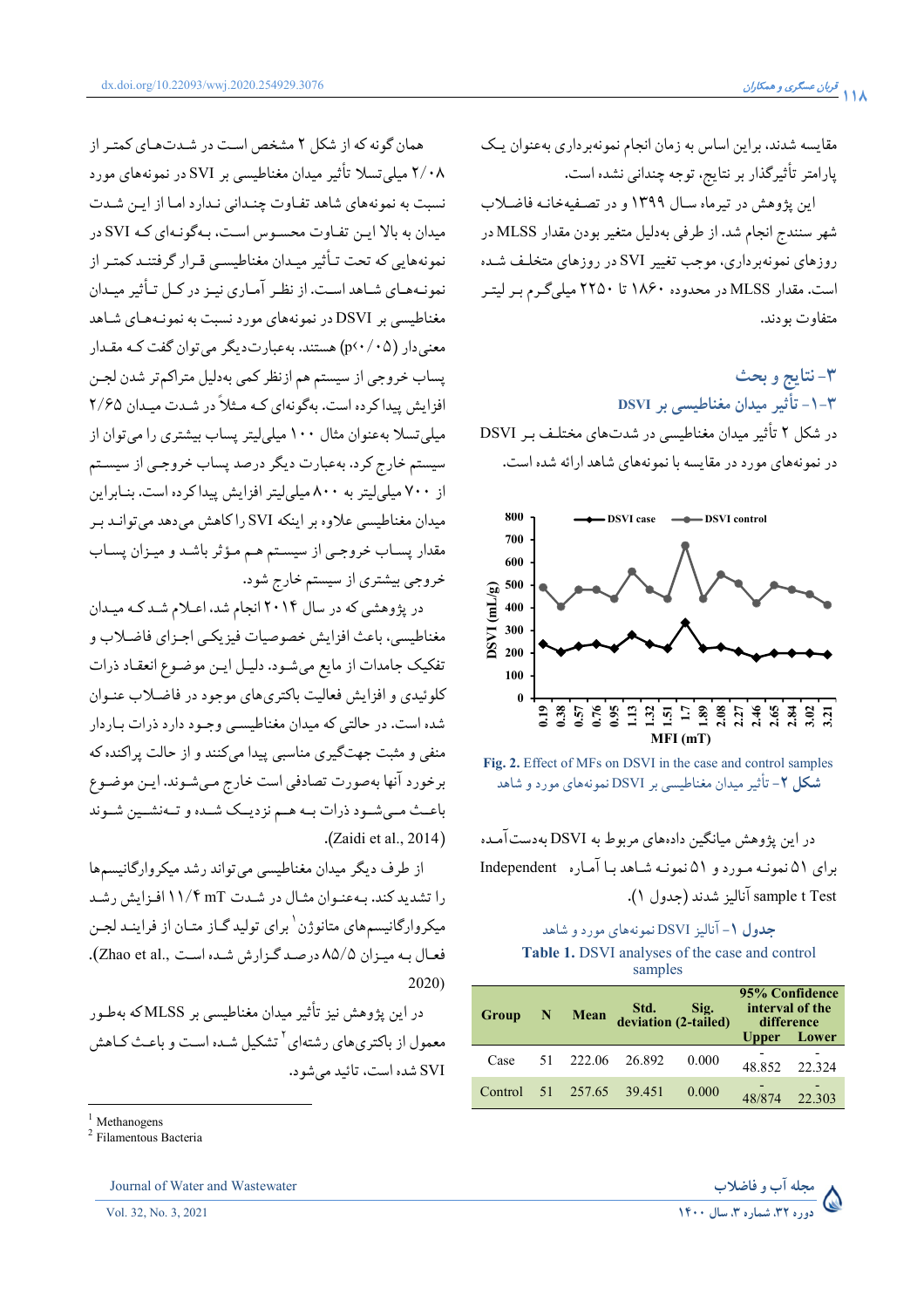در سـال ۲۰۱۹ پژوهشـی در یکـی از دانشـگاههـای مـالزی در خصوص تأثیر میدان مغناطیسی بر روی باکتریهای رشتهای موجود در فاضلاب انجام شد. در این پژوهش مورد شاهدی عنوان شـد کـه میدان مغناطیسی خاصیت بازدارندگی بر رشد<sup>۱</sup> باکتریهای رشـتهای دارد (Zaidi et al., 2019).

در پژوهشی که در سال ۲۰۱۸ در بحث تأثیر میدان مغناطیسبی بر خصوصیات لجن انجام شد، اعلام شد که میدان مغناطیسی باعث می شود که آبگیری از لجن بهتر انجام شود. در این پـژوهش اعـلام شـد کـه در مـورد تـأثیر میـدان مغناطیسـي بـر خصوصـیات لجـن بررسی های کمی انجام شده است (Zieliński et al., 2018).

بعضی از یژوهشگران از یژوهش های خود در بحث تأثیر مثبت شدت میدان ۰/۰۴ تسلا همـراه بـا پلـی|لکترولیـت آهـن بـهمنظـور آمایش لجن قبـل از فراینـد آبگیـری حمایـت کردنـد Hrut and). Kamizela, 2018)

یکی از شاخص های مهم در بحث تهنشینی لجن همـان گونـه کـه اشاره شد DSVI است. این شاخص بهعنـوان مهـمتـرین شـاخص در بهرهبرداری از تصفیهخانههای فاضلاب مطرح است و کاهش آن کـه نشاندهنده تراكم بيشتر لجـن اسـت، نشـاندهنـده تفكيـك مناسـب بخش جامدات از مايع مخلوط حوض هوادهي است.

# ۲-۲- تأثیر میدان مغناطیسی بر دمـای مـایع مخلـوط حـوض ھو ادھے ،

بهدلیل عبور جریان الکتریسیته از سیملوله و ایجاد مقاومت داخلبی، تولید گرما در سیملوله اجتنـابناپـذیر اسـت. ایـن مکانیسـم بـه نـام گرمای ژول یا گرمای اهم، شهرت دارد (Agarwal et al., 2014).

بنابراین یکی از مزایای فرعی استفاده از میـدان مغناطیسـی در بحث تعيين DSVI، افزايش دماي فاضلاب است. اين افزايش دمـا در حد بهينه مي توانـد محـرک رشـد ميکروارگانيسـمهـا باشـد. البتـه افزايش دما موجب كاهش اكسيژن محلول فاضلاب مي شود (شكل  $\cdot$  (۳)

همان گونه كه از شكل ٣ مشخص است با افـزايش دمـا ميـزان اكسيژن محلول آب (فاضلاب) كـاهش ييـدا مـى كنـد و البتـه ايـن ارتباط بەصورت خطی نیست.



compared to control samples **شکل ۴**-افزایش دمای (Č) نمونههای مورد در مقایسه با نمونههای شاهد

در ایــن پــژوهش در شــكل ۴ ارتبــاط بــين افــزايش دمــا در نمونههای مورد در مقایسه با نمونههای شاهد ارائه شده است.

همچنین تأثیر میدان مغناطیسی بر DSVI در بحث تأثیر میـدان مغناطیسی در شدتهای ارائه شده در شکل ۴، در شدتهای پایین تفاوت بین افزایش دما در نمونههای مورد در مقایسه بـا نمونـههـای شاهد چندان چشمگیر نیست اما با افزایش شدت میدان این تفاوت بیشتر میشود. البته باید به این نکته اشاره کرد کـه ایـن افـزایش دمـا بهصورت خطي نيست. در مجموع نيـز تـأثير ميـدان مغناطيسـي بـر افزایش دمای نمونههای مورد در مقایسه با نمونههای شـاهد از نظـر آماري معني دار است. بالاترين دمايي كه در اين پژوهش ثبت شـده است دمای ۴۵/۹ درجه سلسیوس و تحت تـأثیر میـدان مغناطیسـی ۲/۸۴ میلی تسلا اندازهگیری شده است. در نمونه شاهد این دما تنها ٢٣/٧ درجـه سلسـيوس بـوده، بنـابراين ميـدان مغناطيسـي در ايـن

<sup>&</sup>lt;sup>1</sup> Growth Inhibitory Property

مجله آب و فاضلاب ر<br>دوره ۳۲، شماره ۳، سال ۱۴۰۰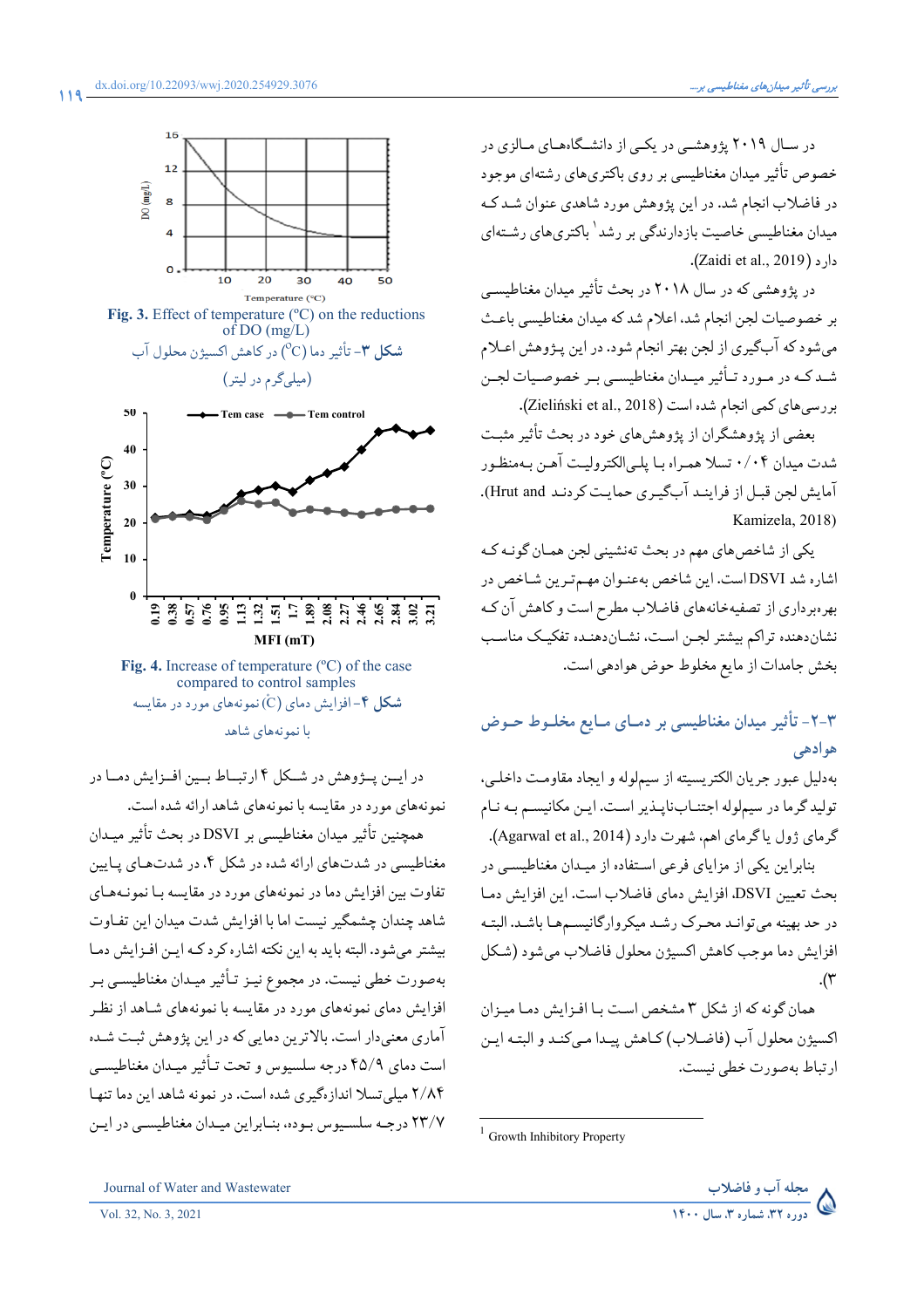شـدت توانسـته اسـت دمـاي فاضـلاب را بـه ميـزان ٢٢/٢ درجـه سلسيوس افزايش دهد.

نکته کلیدی در بهرهبرداری از فراینـد لجـن فعـال، مـدت زمـان باقی ماندن لجن <sup>۱</sup> در داخل سیستم است تنظیم ایـن زمـان بـه میـزان لجن دفعي از حوضچه تـهنشـيني ثانويـه<sup>٢</sup>وابسـته اسـت، ايـن زمـان بهشدت وابسته به دمای فاضلاب بوده بهگونهای که در دمای ۱۸ تا ۲۵ درجـه سلسـيوس بـهمنظـور حـذف تركيبـات آلـي قابـل تجزيـه بيولسوژيکي ٣ تسا ٥ روز و بسهمنظسور جلسوگيري از فراينسد نیتریفیکاسیون<sup>۳</sup>این زمان حتبی بـه یـک روز یـاکمتـر نیـز محـدود مہ شود (Burton et al., 2014).

پژوهش های اندکی در بحث تـأثیر میـدان مغناطیسـی بـر دمـای مایع مخلوط حوض هوادهی انجام شده است. در این میان میتوان به پژوهشی کـه در سـال ۲۰۱۰ انتشـار یافـت اشـاره کـرد. در ایـن یژوهش به بررسی تجزیه مواد آلی تحت تأثیر میـدان مغناطیسـی از شدت صفر تا ۵۰۰ میلی تسلا در مـدت زمـان صـفرتا ۶۰ سـاعت و دمای ۱۰ تا ۵۰ درجه سلسیوس اشاره شده است. در ایـن پـژوهش با افزایش شدت میدان ابتدا تجزیه مواد آلی افزایش و سپس کـاهش ييدا كرد. اين افزايش تجزيه تا رسيدن بـهشـدت ميـدان مغناطيسـي ٢٠ ميلي تسلا مشاهده شده است (Ji et al., 2010).

یکی از اصلی ترین عواملی که در فرایندهای بیولوژیکی بر رشـد میکروارگانیسـمهـا مـؤثر اسـت دمـا مـی باشـد. در محـدوده دمـای مزوفیلیـــک ٔ بــا افــزایش ۱۰ درجـــه سلســـیوس دمــا، رشـــد میکروارگانیسمها ۲ برابر میشود. نکته مهـم دیگـر در بحـث تصـفیه فاضلاب اين است كه فرايندهاي تصفيه فاضلاب بهطور معمـول در محدوده دمای مزوفیلیک راهبری میشوند و افزایش دمـا اگرچــه در این محدوده محرک رشـد میکروارگانیسـمهاسـت، امـا در محـدوده تر موفیلک<sup>۵</sup> می تواند بازدارنــده رشــد میکروارگانیســمهـای مـؤثر در تصفيه شود. بهعلاوه افـزايش دمـا موجـب كـاهش اكسـيژن محلـول .<br>فاضلاب شده و هزینههای تأمین حداقل ۲ میلیگرم در لیتر اکسیژن محلول در حوض هوادهی را با چالش مواجه میکند.



توجه بـه ايـن نكتـه اهميـت زيـادي دارد كـه فراينـدهاي تصـفيه فاضلاب در دمـای میانـه یـا مزوفیلیـک راهبـری مـی شـوند و ایـن افزایش دما موجب تغییر فـاز فراینـد از مزوفیلیـک بـه ترموفیلیـک می شود که برای تصفیه فاضلاب مناسب نیست، بنیابراین بیه نظیر میرسد که لازم است در پژوهش های بعدی بـه بحـث تعیـین دمـای بهينه و شدت ميدان بهينه توجه شود.

# ۳-۳- تأثیر میدان مغناطیسـی بـر pH مـایع مخلـوط حـوض هوادهي

در مدت زمان ۳۰ دقیقه اعمـال میـدان مغناطیسـی در شـدتهـای مختلف بر روى نمونه مايع مخلوط حوض هوادهي فرايند لجن فعال با اختلاط کامل میزان pH نمونههای مورد در مقایسه بـا نمونـههـای شاهد بهطورکلی از نظر آماری معنی دار بودنـد. در شـکل ۵، pH نمونههای مورد و شاهد ارائه شده است.



Fig. 5. Effect of MFs on pH of the case and control samples **شکل ۵**– تأثیر میدان مغناطیسے پر pH نمونههای مورد و شاهد

طبق نتايج شكل ۵، همواره بين ميانگين pH در نمونههاي مـورد و شاهد تفاوت وجـود دارد. ايـن تفـاوت خطـي نبـوده و بـهگونـهاي نیست که بتوان گفت همیشه pH کاهش یا افزایش می بابد. در آبگیــری ٔ از لجــن تنظــیم pHاهمیــت خاصــی دارد. در پژوهشی که در سال ۲۰۱۲ در خصوص تأثیر تنظیم pHو نمک در بحث آبگیری لجن انجـام شـد، اعـلام شـد کـه pH پـایین موجـب آبگیری بهتری از لجن میشود ولی ایـن pH پـایین در فراینـدهای بعـدي تصفيــه و در مــراحـل بعــدي آبِگيـري مـانند كميوست و

Solids Retention Time (SRT)

**Secondary Settling Basin** 

Nitrification

Mesophilic

Thermophilic

 $6$  Dewatering

Journal of Water and Wastewater

Vol. 32, No. 3, 2021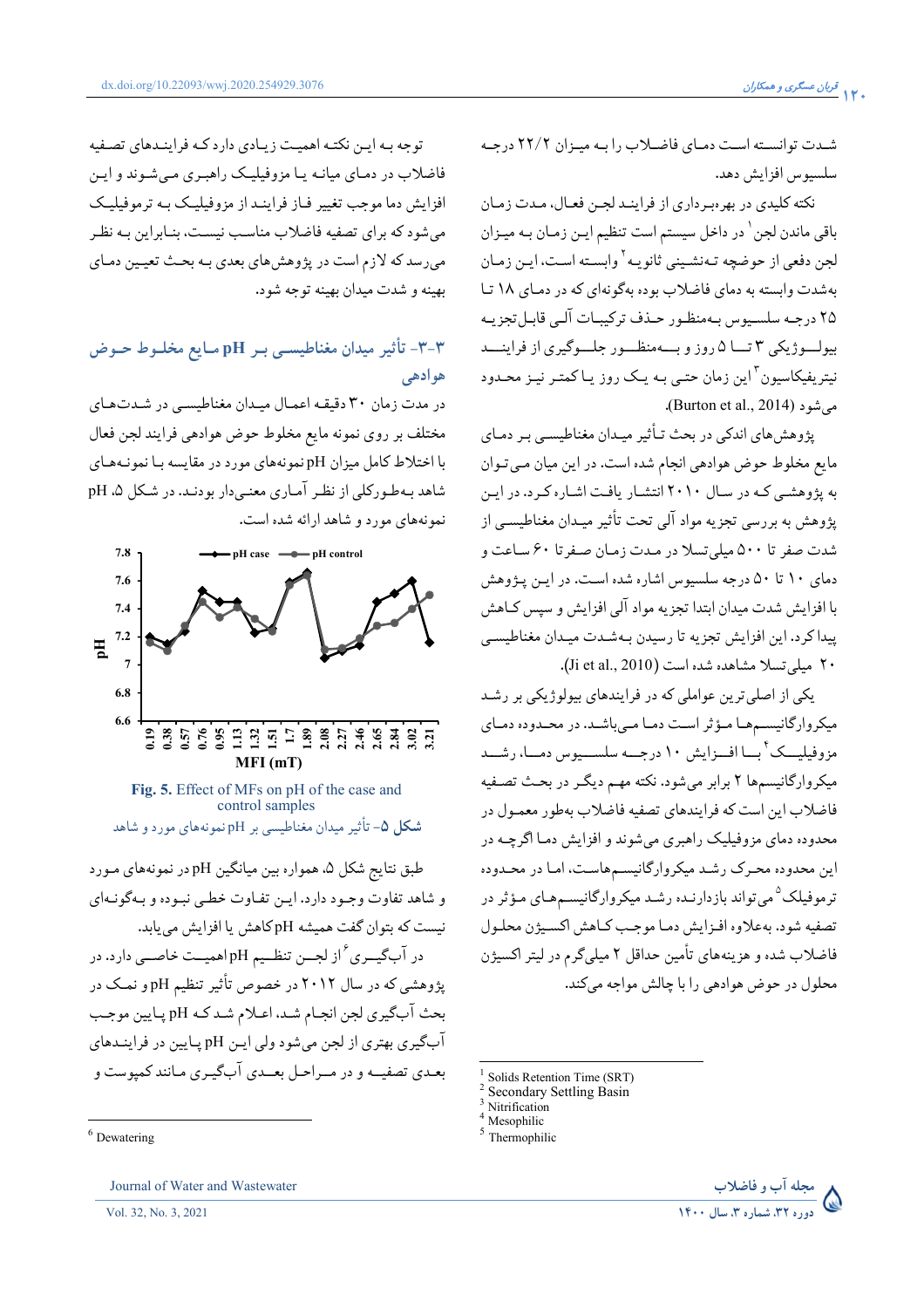فيلتراسيون مشكل ايجاد ميكند (Raynaud et al., 2012).

در سـال ۲۰۰۰ پژوهشــی در خصـوص بررســی تــأثیر میــدان مغناطیسی ثابت بر فرایند لجن فعال انجام دادند. در این پـژوهش از راکتور بسته و فاضلاب سنتتیک استفاده شـده بـود. شـدت میـدان مغناطیسی اعمال شده در این پژوهش ۸/۹ تا ۴۶/۶ میلی تسلا عنوان شده است. در این پژوهش تغییـر در میـزان غلظـت گلـوکز و غلظت میکروارگانیسمها بررسی شد. حداکثر رشد میکروارگانیسمها در pH برابر ۷/۵ بوده کـه ۴۴ درصـد نسـبت بـه نمونـههـای شـاهد بيشتر بوده است (Yavuz and Celebi, 2000).

در سـال ٢٠١٧ در پــژوهش كــه بــر روى مكانيســم و شــرايط اسیدی در بحث آبگیری لجن انجام شد. عنوان شد کـه کـاهش pH در تشکیل فلوکهای ٔ بزرگتر لجن و افزایش تـهنشـینی لجـن مـؤثر .(Wang et al., 2017a)

در یژوهش دیگری که در سال ۲۰۱۰ توسط جبی و همکـاران انجام شد. دامنه pH موردنظر ۶ تا ۱۰ و شدت میدان ۲۰ میلی تسلا در نظر گرفته شده است. در این پژوهش به تأثیر مثبت این محـدوده شدت میدان در رشد میکروارگانیسمهـای فراینـد لجـن فعـال تأييـد شده است (Ji et al., 2010).

افزايش رشد ميكروارگانيسمها تحت تـأثير ميـدان مغناطيسـي موجب تولید اسیدهای معدنی و آلـی مـیشـود کـه ممکـن اسـت pH فاضلاب را به مقدار جزئي كاهش دهند. در اين پژوهش نيز كـاهش اندک pH مایع مخلوط حوض هوادهی تحت تأثیر میدان مغناطیسی ممكن است بەدليل تشديد رشد ميكروارگانيسمها باشد.

نکتهای که باید به آن اشاره شود این است که در اندازهگیری pH باید دمای نمونهها نیز اندازهگیری شود که در این پژوهش نیز انجـام شد اما از آنجایی که بحث جداگانهای تحت عنوان دما ارائه شده است از تکرار این بحث خـودداری شـده اسـت، امـا بایـد اذعـان کـرد کـه تفاوت بین دمای نمونههای مورد و شاهد در هنگام اندازهگیری pH نيز معنى دار بودند.

۴-۴- تأثیر میدان مغناطیسی بر اکسیژن محلول مایع مخلـوط حوض هوادهي آخرین پارامتر اندازهگیـری شـده در این پـژوهش، مقـایسه میانگین

 $1$  Flocs



Vol. 32, No. 3, 2021

اکسیژن محلول در مایع مخلوط حوض هوادهی و نمونـههـای مـورد در مقایسه با نمونههای شاهد است کـه ازنظـر آمـاری ایـن تفـاوت معنی دار نبود (۶۳۸/ P<۰/۶۳۸). بنابراین در مدتزمان ۳۰ دقیقه میدان مغناطیسی یا رشد میکروارگانیسمها و یا افـزایش دمـای فاضـلاب بهگونهاي نبوده است كه كاهش معنىداري در اكسيژن محلول ايجـاد كند (شكل ۶).



control samples شکل ۶- تأثیر میدان مغناطیسی بر اکسیژن محلول (میلیگرم بر لیتر) نمونههای مورد و شاهد

در اندازهگیری اکسیژن محلول توجه به دمای نمونـههـا نیـز همچون بحث pH اهميت دارد و در ايـن پـژوهش تفـاوت ميـانگين نمونههای مورد و شاهد از نظر دما در هنگام انـدازهگیـری اکسـیژن محلول معنی دار بو د.

در کل تغییرات اکسیژن محلول در نمونههای مورد مایع مخلوط حـوض هـوادهي هنگــامي كــه تحــت تــأثير ميــدان مغناطيســي قــرار میگیرد با نمونههای شاهد از نظر آماری تفـاوتی بـا هـم ندارنـد. از طرفی در صورت وجود تغییرات مانند شکل ۱۶ین تغییـرات دارای روند افزایشی یاکاهشی نبوده برحسب نوع نمونه متفاوت است.

اکسیژن محلول بهعنوان یکی از عوامل تأثیرگذار بر تجزیه مـواد آلی در شرایط هوازی و مؤثر بر رشد میکروارگانیسمهای موجـود در تصفيهخانههـاي فاضـلاب شـهري و همچنـين مـؤثر بـر هزينـههـاي بهرهبرداري از تصفيهخانمهماي فاضلاب اهميت ويؤهاي دارد .(Wells et al., 2009)

اگرچه افـزايش دمـا مـيتواند بـاعث كاهش اكسيـژن محلول در

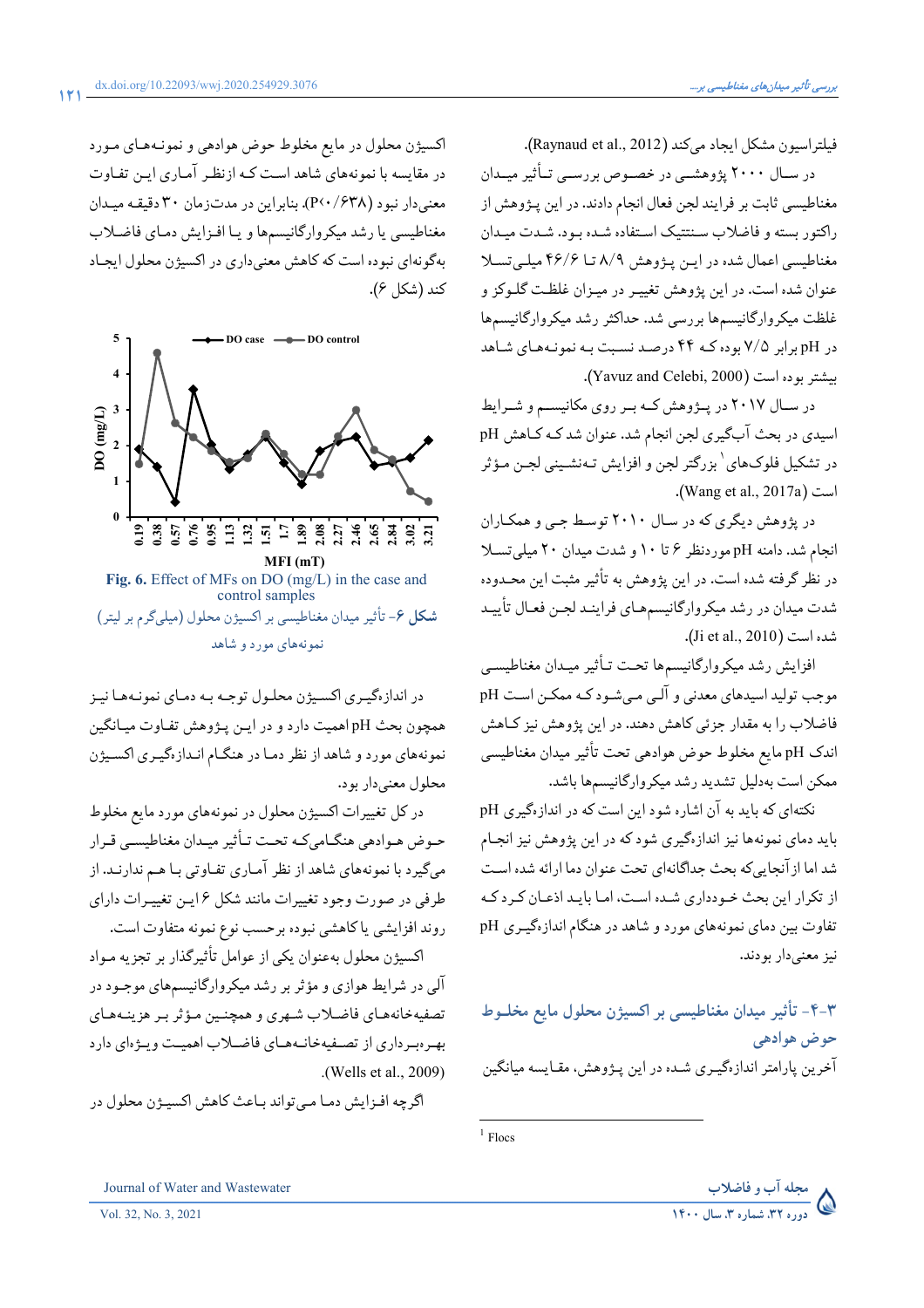فاضلاب شود، اما این تفاوت در این پژوهش مشاهده نشده است. شاید یکی از دلایل این موضوع زمان اندک ۳۰ دقیقـه تـأثیر میـدان مغناطیسبی بـر روی نمونـههـای مـورد باشـد. اگرچـه در بعضـی از نمونهها این تفاوت زیاد و قابل ملاحظه سوده است. از طبرف دیگیر MLSS موجـود در راکتورهـای مـورد و شـاهد در آزمـايش DSVI هوادهي و به طبع آن مخلوط نمي شوند. اين عدماخـتلاط، مـي توانـد مقدار خروج گاز اکسیژن در مایع مخلوط راکاهش دهد.

#### ٣-٥- مصر ف انر ژي الکتر يکي

یکی دیگر از معایب روش لجـن فعـال اسـتفاده از بـیش از حـد از انــرژي الكتريكــي بــراي هــوادهي در حوضــچه هــوادهي اســت  $.(Gu et al., 2017))$ 

در تصفیهخانههای کوچک و بزرگ ۵۰ تا ۸۰ درصد انرژی الکتریکی، برای هوادهی مصرف می شـود. ۱۵ تــا ۲۵ درصـد انـرژی الکتریکی برای تصفیه لجن و ۱۵ درصد برای چرخش لجن تهنشـینی در حوضچه تـهنشـيني ثانويـه مصـرف مـيشـود ,Mamais et al).  $2015$ 

مقـدار مصـرف انـرژى الكتريكـي در مـدت زمـان ٣٠ دقيقـه تهنشینی مایع مخلوط حوض هوادهی در این پژوهش ۱۰۱ تیا ۲۰۰ وات است. با در نظر گرفتن ۱۵۰ وات، می توان گفت در مـدت ۳۰ دقيقه اعمال ميدان مغناطيسي ٧۵ وات برق ٢٢٠ ولت مصرف شده است. بـراي كـاهش هزينــه بـرق مصـرفي مـيتـوان از سـلولهـاي خورشیدی استفاده کر د.

## ۴-نتيجەگىرى

در ایــن پــژوهش مــورد شــاهدي بــهمنظــور ســنجش تــأثير ميــدان مغناطیسی در شدتهای ۰/۱۹ تا ۳/۲۱میلی تسلابر DSVI بهعنوان بحث اصلي يژوهش مشخص شدكه با افزايش شدت ميدان این شاخص کاهش پیدا میکند. کاهش این شاخص بـه معنـی تولیـد لجن با تراکم بیشتر است، بنابراین تأثیر میدان مغناطیسی در شـدت جريان مذكور علاوه بر متراكم كردن لجن و توليد لجن كمتر موجب مي شود كه مقدار كمي پساب خروجي نيز به نحو چشمگيري افزايش ییداکند. از طرفی از آنجاییکه استفاده از مواد شیمیایی در بحث آبگیری لجن موجب افزایش هزینهها مے شـود، اسـتفاده از میـدان مغناطیسی به دلیل ماهیت فیزیکی فرایند به عنبوان یک روش سیز محسوب شده و هزينههاي تصفيه و آمايش لجــن توليــدي راكــاهش مے ردھد۔

### ۵- قدردانی

ايـن پـژوهش بخشـي از پـژوهش هـاي انجـام شـده در قالـب طـرح یژوهش دانشجویی به شماره ۹۹۰۴۲۴۲۶۲۳ بین دانشکده بهداشت دانشگاه علـوم پزشـکي همـدان و شـرکت مهندسـي آب و فاضـلاب کردستان بود. نویسندگان از همکـاری و مسـاعدت شـرکت آب و فاضلاب كردستان وكاركنان تصفيهخانيه فاضلاب شبهر سنندج و معاونت تحقیقات و فناوری دانشگاه علوم پزشکی همـدان قـدردانی مہ کنند.

#### **References**

- Agarwal, K. B., Nassif, S. R., Rose, R. D. & Xu, C. 2014. International Business Machines Crop, Rapid estimation of temperature rise in wires due to joule heating. U.S. Patent 8, 640-062
- Appels, L., Houtmeyers, S., Degrève, J., Van Impe, J. & Dewil, R. 2013. Influence of microwave pre-treatment on sludge solubilization and pilot scale semi-continuous anaerobic digestion. Bioresource Technology, 128, 598-603.
- Beretta, G., Mastorgio, A. F., Pedrali, L., Saponaro, S. & Sezenna, E. 2019. The effects of electric, magnetic and electromagnetic fields on microorganisms in the perspective of bioremediation. Reviews in Environmental Science and Bio/Technology, 18, 29-75.
- Bodewein, L., Schmiedchen, K., Dechent, D., Stunder, D., Graefrath, D., Winter, L., et al. 2019. Systematic review on the biological effects of electric, magnetic and electromagnetic fields in the intermediate frequency range (300 Hz to 1 MHz). Environmental Research, 171, 247-259.
- Burton, F. L., Tchobanoglous, G., Tsuchihashi, R. & David Stensel, H. Metcalf & Eddy, Inc. 2014. Wastewater engineering: treatment and resource recovery. McGraw Hill Education Pub. New York.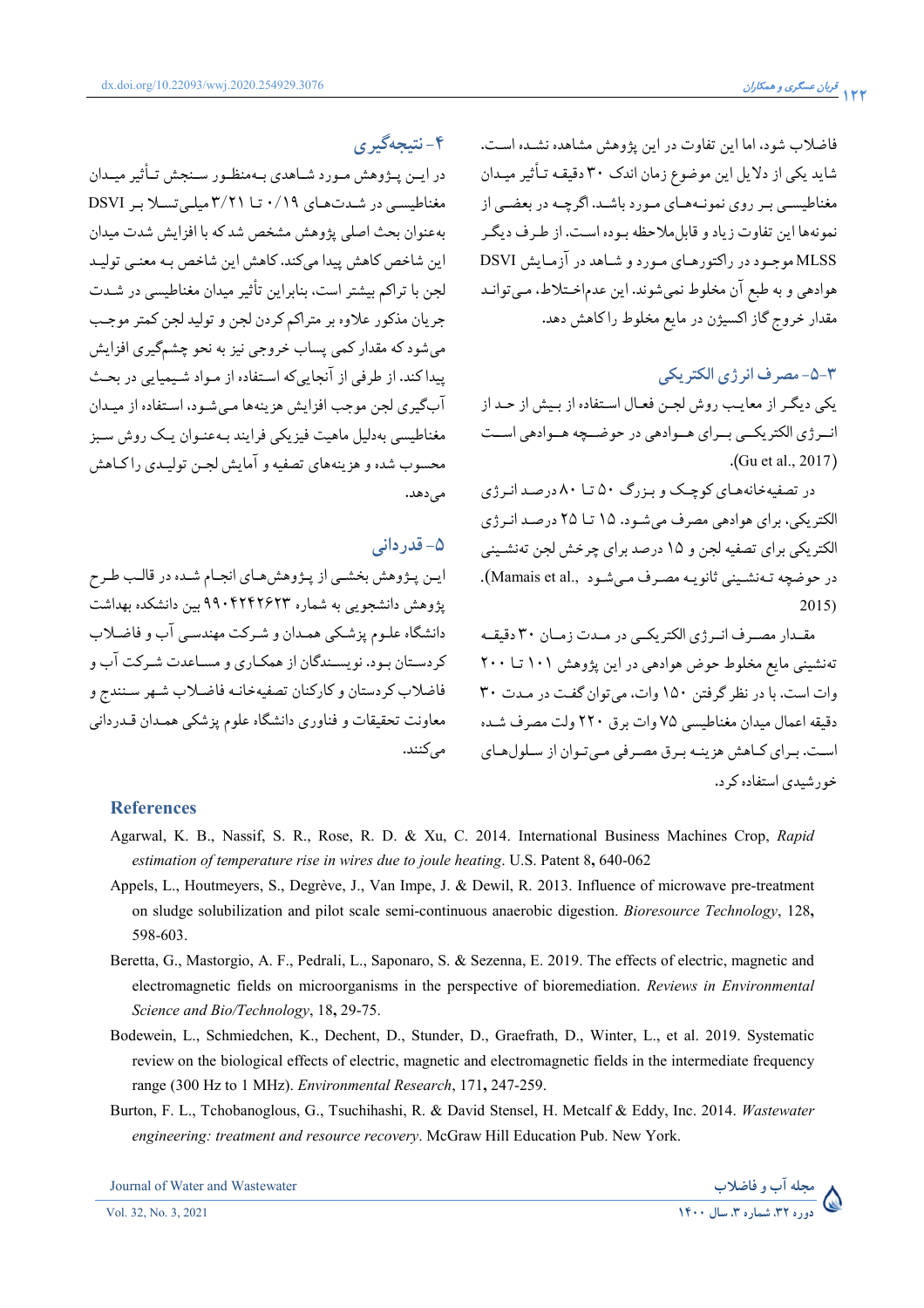مجله اب و فاض

- Chen, Z., Zhang, W., Wang, D., Ma, T. & Bai, R. 2015. Enhancement of activated sludge dewatering performance by combined composite enzymatic lysis and chemical re-flocculation with inorganic coagulants: kinetics of enzymatic reaction and re-flocculation morphology. *Water Research*, 83**,** 367-376.
- Christensen, M. L., Keiding, K., Nielsen, P. H. & Jørgensen, M. K. 2015. Dewatering in biological wastewater treatment: a review. *Water Research*, 82**,** 14-24.
- Griffiths, D. J. 2005. *Introduction to electrodynamics*. American Association of Physics Teachers, New York, USA.
- Gu, Y., Li, Y., Li, X., Luo, P., Wang, H., Wang, X., et al. 2017. Energy self-sufficient wastewater treatment plants: feasibilities and challenges. *Energy Procedia*, 105**,** 3741-3751.
- Hong, J., Hong, J., Otaki, M. & Jolliet, O. 2009. Environmental and economic life cycle assessment for sewage sludge treatment processes in Japan. *Waste Management*, 29**,** 696-703.
- Hrut, K. & Kamizela, T. 2018. Changes in filtration properties of digested sludge under the influence of magnetic field. *Desalination and Water Treatment*, 117**,** 282-289.
- Hu, S., Hu, J., Liu, B., Wang, D., Wu, L., Xiao, K., et al. 2018. In situ generation of zero valent iron for enhanced hydroxyl radical oxidation in an electrooxidation system for sewage sludge dewatering. *Water Research*, 145**,** 162-171.
- Ji, Y., Wang, Y., Sun, J., Yan, T., Li, J., Zhao, T., et al. 2010. Enhancement of biological treatment of wastewater by magnetic field. *Bioresource Technology*, 101**,** 8535-8540.
- Jung, J., Sanji, B., Godbole, S. & Sofer, S. 1993. Biodegradation of phenol: a comparative study with and without applying magnetic fields. *Journal of Chemical Technology and Biotechnology*, 56**,** 73-76.
- Lebkowska, M., Rutkowska Narożniak, A., Pajor, E. & Pochanke, Z. 2011. Effect of a static magnetic field on formaldehyde biodegradation in wastewater by activated sludge. *Bioresource Technology, 102***,** 8777-8782.
- Li, Y., Yuan, X., Wu, Z., Wang, H., Xiao, Z., Wu, Y., et al. 2016. Enhancing the sludge dewaterability by electrolysis/electrocoagulation combined with zero-valent iron activated persulfate process. *Chemical Engineering Journal*, 303**,** 636-645.
- Mamais, D., Noutsopoulos, C., Dimopoulou, A., Stasinakis, A. & Lekkas, T. 2015. Wastewater treatment process impact on energy savings and greenhouse gas emissions. *Water Science and Technology*, 71**,** 303- 308.
- Niu, M., Zhang, W., Wang, D., Chen, Y. & Chen, R. 2013. Correlation of physicochemical properties and sludge dewaterability under chemical conditioning using inorganic coagulants. *Bioresource Technology*, 144**,** 337- 343.
- Pradel, M., Reverdy, A., Richard, M. & Chabat, L. 2014. Environmental impacts of sewage sludge treatment and disposal routes: a life cycle assessment perspective. *In 4th European Conference on Sludge Management*. 8-P. Izmir, Turkey.
- Raynaud, M., Vaxelaire, J., Olivier, J., Dieudé Fauvel, E. & Baudez, J. C. 2012. Compression dewatering of municipal activated sludge: effects of salt and pH. *Water Research*, 46**,** 4448-4456.
- Szelag, B., Studziński, J., Chmielowski, K., Dacewicz, E., Siwicki, P., Mirosław-Świątek, D., et al. 2020. Uncertainty of forecast and control of activated sludge sedimentation capacity. *Polish Journal of Environmental Studies*, 29**,** 1879-1887